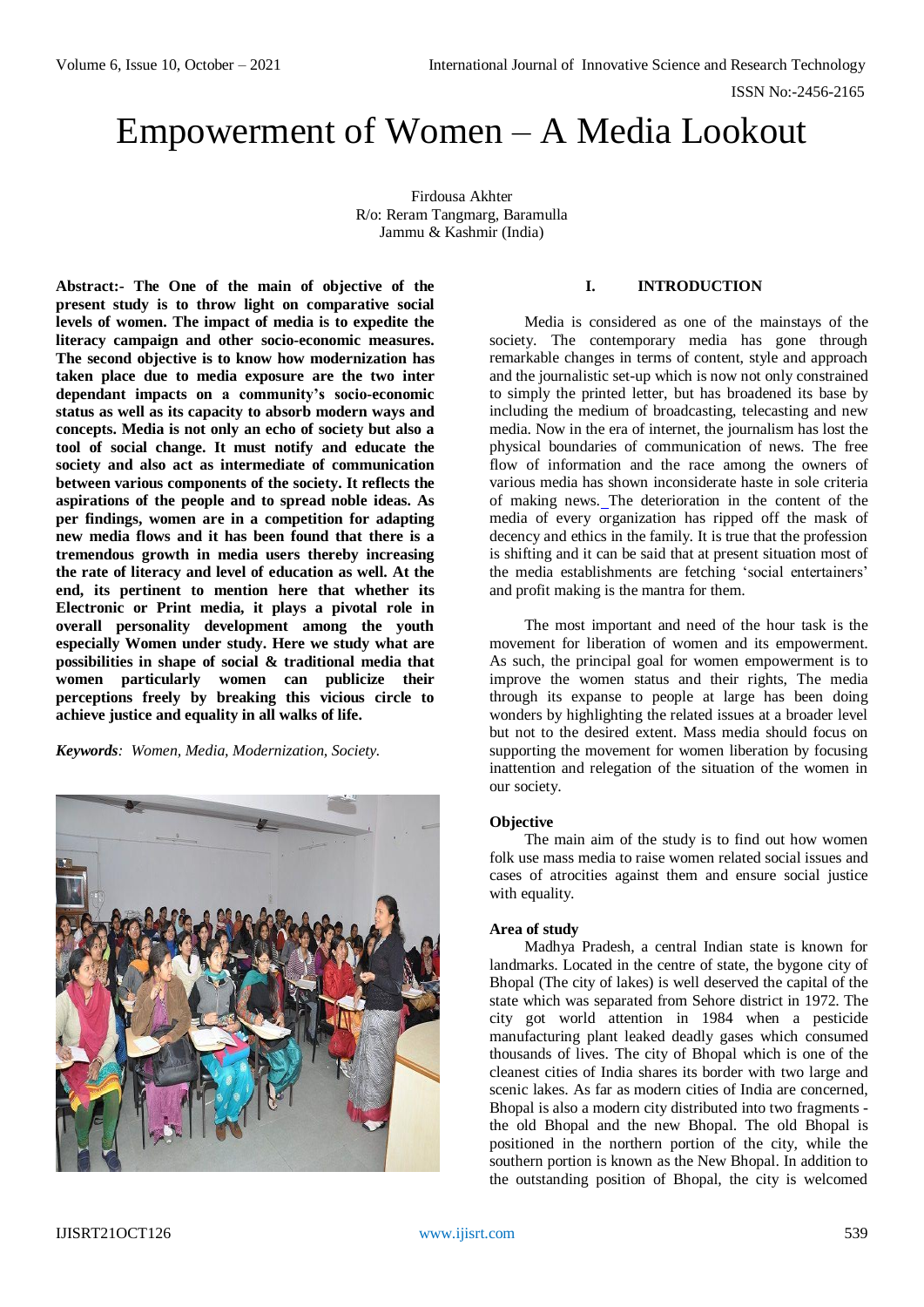with stunning landscapes, busy profitable canters, peaceful inhabited areas and historical memorials. The geographical position of the Bhopal City lies within North Latitude 23°16' and East Longitude 77°36'. The setting of Bhopal falls in the north-western portion of M.P. (Madhya Pradesh). If perceived in the Map of India, Bhopal dwells the central most region of the country. The two lakes of the Bhopal City are referred as the Upper and the Lower Lakes. The old Bhopal mainly comprises of heritage buildings made by Mughal dynasty and some tourist attractive places while as new Bhopal is a commercial hub carrying business enterprises, shopping malls etc. (Source: Report by UDD, Government of MP and BMC, 2012) [4]

# **II. METHODOLOGY**

As per approaches surveyed in maximum social science researches, present study is centred on the both primary and secondary source of the data collection. On the, "Role of mass media in social justice and equality (A study of women)". For in-depth study ten college of the Bhopal city was selected. Educated Muslim women of graduate/under graduate level from different Colleges of Bhopal City of Madhya Pradesh), were randomly selected for the study. Interview technique was used for data collection comprising of calculated questions keeping in view the purposes of the study. Social background information of the respondents was poised through an interview program which carries information about age, education, family category, social involvement and basis of

material of the respondents. Other sections of the instrument dealt with the questions to collect statistics regarding the utilization pattern and reasons of using the mass media by the educated Muslim women, the availability of mass media viz. Mobile phones, journals, newspapers, hoardings, advertisements, magazine, radio and television. Data collection was carried out by personal interview at the study centres of the subjects.

### **Universe & Selection of Sample:**

The selected district is well-known of numerous educational institutions with nearly bulk students, out of which we have nominated only three colleges for present research study. From each college only fifteen (15) respondents were designated for the gathering of research data keeping in view the demographic formation of the Bhopal city. As such, forty-five (45) samples were selected in aggregate from the concerned universe. Before questioning the respondents of the urban areas, a detailed study was piloted in the area to accumulate the necessary material regarding the urban dwellers and women in the district. Afterwards with the help of random sampling, fifteen (15) respondents from each college are selected for the collection of research data. There are numerous research designs to conduct the research or fieldwork on a precise type of research problem. As far as captioned research is concerned, exploratory research design has been put in place. The data available to us disclosed that the captioned issue can be more exploited by further research work as it has been recommended by exploratory research design.

| <b>Table 1:- Profile of Respondents:</b> |  |  |
|------------------------------------------|--|--|
|                                          |  |  |

|                                          |           | Social Media Users |         |          | Family Income |           | Qualification |           | Media User                     |                |
|------------------------------------------|-----------|--------------------|---------|----------|---------------|-----------|---------------|-----------|--------------------------------|----------------|
| <b>Selected College</b>                  | FB        | Whatsaap           | Tiweter | Low      | Middle        | <b>UG</b> | PG            | D         | P                              | $\Omega$       |
| Hamidia College                          | 15        | 15                 | 8       | 10       | 5             | 8         |               | 15        | 10                             | $\mathfrak{Z}$ |
| <b>Excellence College</b>                | 15        | 15                 |         | ┑        | 8             | 10        |               | 15        | 9                              | $\overline{2}$ |
| <b>IPC</b>                               | 15        | 15                 | 6       | 9        | 6             | 6         | 9             | 15        | 11                             | 4              |
|                                          |           |                    |         |          |               |           |               |           |                                |                |
| <b>TOTAL</b><br>$\overline{\phantom{a}}$ | 45<br>--- | 45<br>-- -         | 19<br>- | 26<br>-- | 19            | 24        | 21            | 45<br>- - | 30<br>$\overline{\phantom{0}}$ | 9<br>- -       |

Note: (FB= Facebook, y= years; UG= Under Graduate; PG= Post Graduate; D= Digital: P= Print: O= Others & IPC= Indra priyadarshani College)

From each college, we have taken 15 respondents making a total sample size of 45 respondents, out of which all 45 are FB users as well as whatsapp users while only 19 respondents use twitter. 26 respondents are from Low Income group while as 26belong to Middle Income group. Whereas24 respondents are pursuing Graduation and 21 have completed Graduation courses. And according to Mass Media-wise distribution 45 respondents' use Digital Media channels, 30 female respondents use Print Media and 9 utilise others.

## **III. ANALYSIS**

#### **Table 2**:- **Regular watching/reading of TV/newspaper**   $(\mathbf{M}\mathbf{A}\mathbf{B})$

| (Iviedia) |                   |            |  |  |
|-----------|-------------------|------------|--|--|
| Option    | Response          | Percentage |  |  |
| Yes       | 30                | 66.67      |  |  |
| Sometimes | 15                | 33.33      |  |  |
| No        | $\mathbf{\Omega}$ | 0.00       |  |  |
| Total     | 45                | 100.00     |  |  |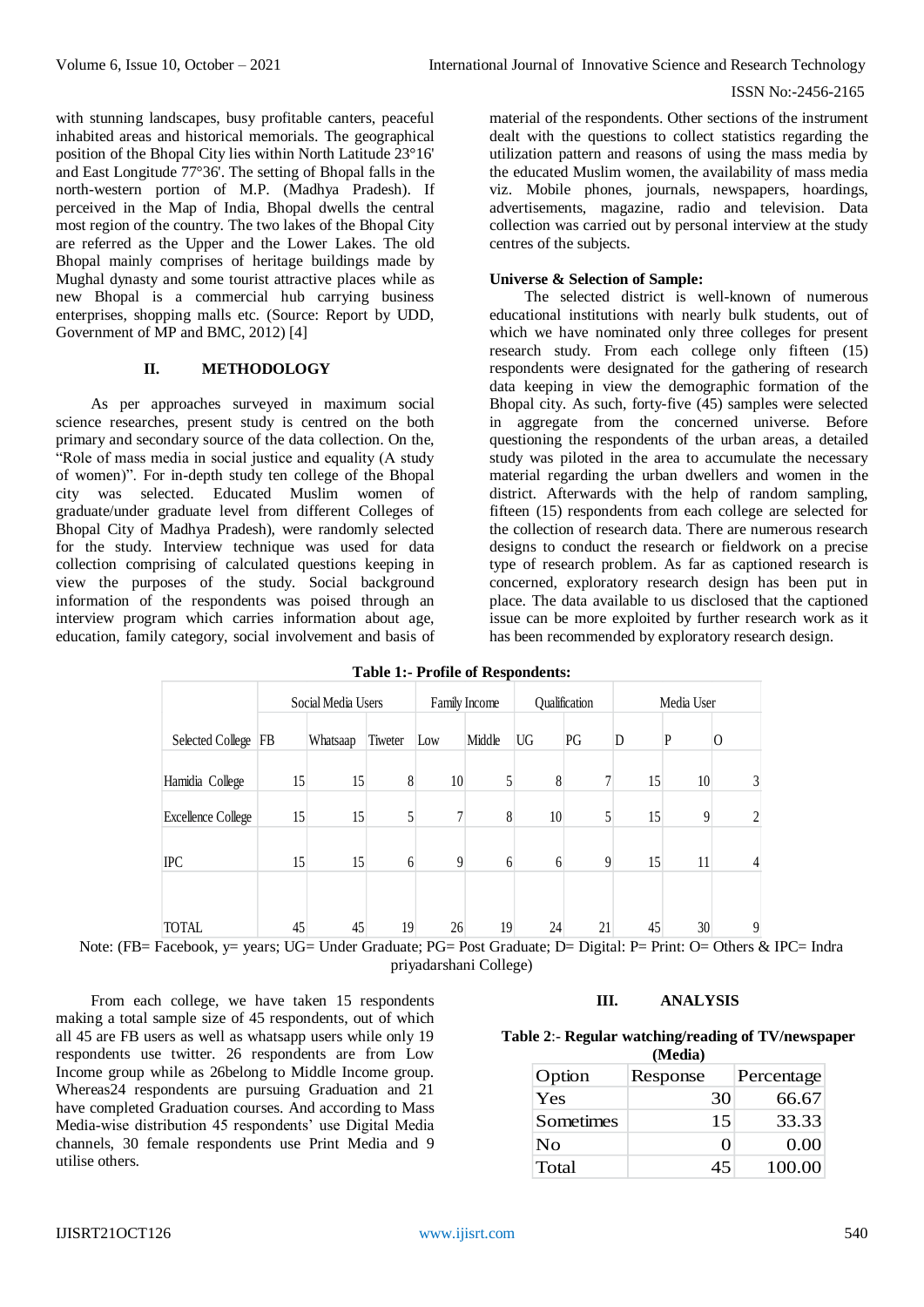Out of the forty-five (45) respondents, a minimal percentage of 15% of the samples said they were not fixed users while as majority i.e. 66% respondents established that they are consistent users of Mass Media and a very. The results visibly confirmed that in the current modern age, Mass media has seemed to be the most widely and healthy media podium used by the youngsters.

| Usage of Mass-Media |    | Response Percentage |
|---------------------|----|---------------------|
| Daily               | 28 | 62.22               |
| Average             | 15 | 33.33               |
| Sometimes           | ∍  | 4.44                |
| Total               | 45 | 100.00              |

**Table 3**:- **Frequency of Usage of Mass- Media Tools**

The above tabled data made it very indistinct that Mass Media has certainly booked the place of being the most prevalent media amid the women, especially educated women, although they might be consuming it for different purposes. Major portion of the samples, i.e. 62% of them used media daily. 33.33% of the sample replied that they used Mass media in average while as meager amount of respondent replied with sometimes. The findings are clear hints that educated Muslim women are much habituated towards Mass media. Therefore it becomes very essential to find out their occurrence of the consumption of media so that it becomes indistinct as what level of standing do they attribute to these tools. The tabulated data clearly shows that maximum samples are daily users of media tools which also justify the prevailing trend in the modern era.

**Table 4:- Purpose behind using Social Media**

| Purpose                                           |    | Response Percentage |
|---------------------------------------------------|----|---------------------|
| Getting Information                               | 20 | 44.44               |
| For Study purpose                                 |    | 6.67                |
| To share and build up opinion on numerious issues | 22 | 48.89               |
| Total                                             | 45 | 100.00              |

A major discovery of the research study was concerning the purpose behind youth making use of Mass Media. Mainstream of the respondents, i.e. 44.44% of them were of the strong belief that they used Mass media for assembly information about latest concerns, happenings and developments of the society. A major outcome which appeared from the study was that the slightest number of people, i.e. only 8% of them currently uses social media just for the entertainment purpose. Thus a good number of 74% of the youth these days use this tool very fruitfully for being educated and aware. It displays that in the present times individuals, specially educated women who are the regular operators of Mass media reflect it to be as one of the major updated sources too besides just using it as an instrument for interacting with friends or for entertainment. 34% of the sample's judgment was that they use this media for study purpose. 22% of the samples were of the opinion that social media nowadays show-casing various noticeable issues and

happenings of the society, especially women issues add to great extent in sharing and constructing strong belief groups amongst the common people.

**Table 5:- Mass Media as an influential platform for swaying the mind-set of the viewers about the noticeable issues related to women.**

|      |                   | powerful Response percentage |
|------|-------------------|------------------------------|
| Yes  | 45                | 100                          |
| No.  | $\mathbf{\Omega}$ |                              |
| Tool | 45                | 100                          |

A foremost study was to find out the outlook of Bhopal educated women regarding the role of mass media in emphasizing women allied issues and problems. The outcomes exposed a major fact that almost the whole samples of population which comprised of educated Muslim women i.e. 100% were of the view that Mass Media is an impressive platform for swaying the viewer's approach towards women related issues. Thus the Bhopal educated women strongly believe that Mass media in a way has appeared as a podium which has given power of speech to the overlooked and the very neglected and strenuous women sectors of the society, where they don't felt reluctant in highlighting their throbbing stories amongst the masses and such stories greatly effect and impacts the mindset of the women especially the young educated women driving them to come forward and point their view on it.

**Table 6:- Women Issues which attracts the consideration of the respondents to the most.**

| Issue              |                       | Response Percentage |
|--------------------|-----------------------|---------------------|
| Rape and Sexual    | 18                    | 40                  |
| Molestation        | 15                    | 33.33               |
| <b>Gender Bias</b> | $\mathcal{D}_{\cdot}$ | 4.44                |
| Dowry              | 5                     | 11.11               |
| Domestic Violence  | 5                     | 11.11               |
| Total              | 45                    |                     |

The results made it flawless that presently mass media has become one of the solidest stages where women can talk about their irregular worries and pain and agitating the daughters of the nation and convincing them to come on the streets to validate their concord in struggling for gender righteousness and equality. One of the distinguished aims of the study was to know the outlook of educated Muslim women regarding the feelings that Mass Media has developed as a very strong reserve media in showcasing women concern issues and confusions and does it really encourage the masses to come frontward and fight for gender uprightness. Most of the respondents, i.e. 40% and 33.33 of the sample were of the belief that concerns related to rape and sexual molestation are mostly addressed. Only 4.44 % of the respondents were mostly inclined by issues of gender bias. 12% of the respondents revealed that circumstances of domestic ferocity enticed their attention to the most and a very minimal number of people, i.e. 11.11%